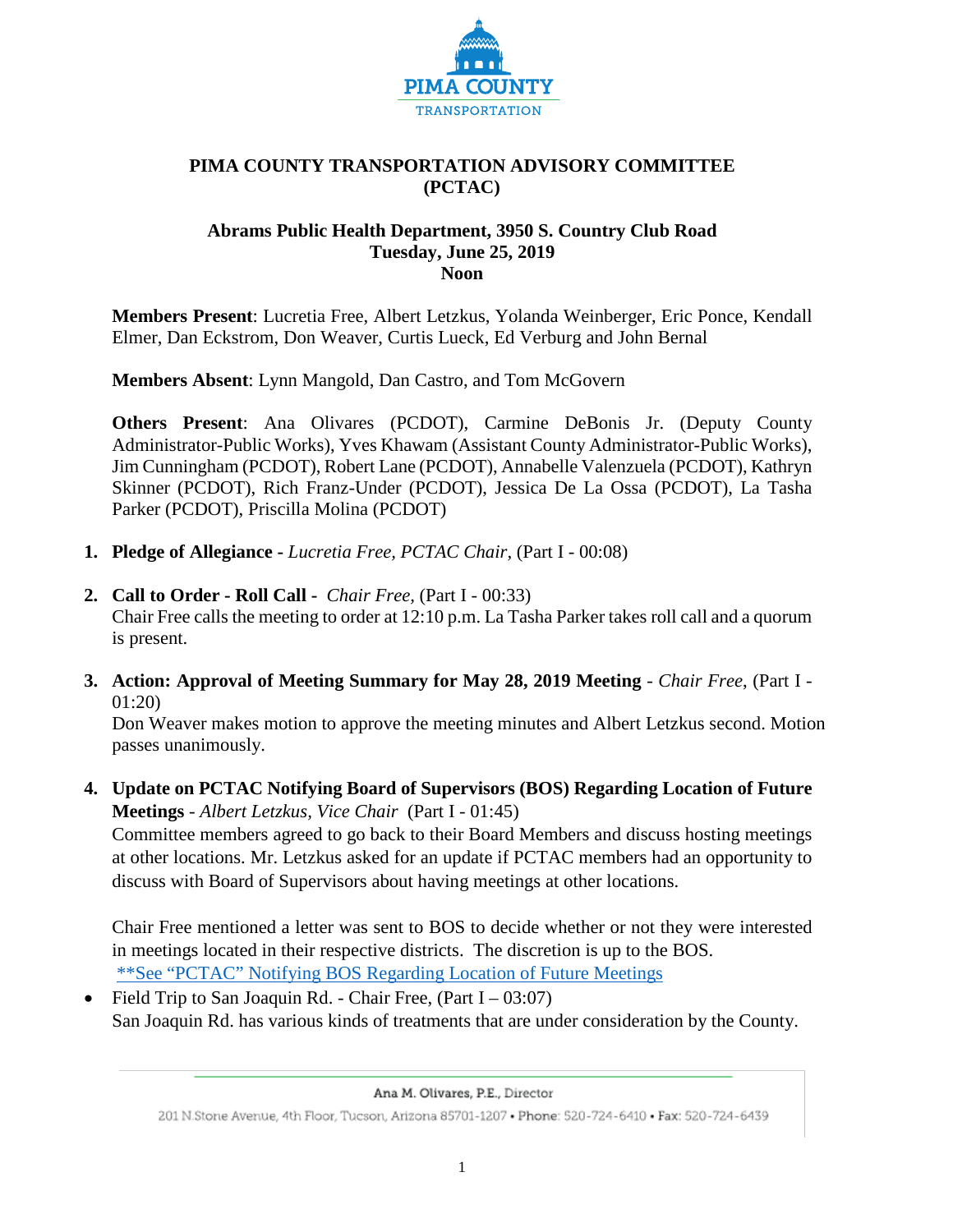Mr. Ponce stated the committee toured San Joaquin Road between W. Old Ajo Way and W. Milky Way Dr. which is a 4.3 mile section that was rated to be of poor pavement condition. Approximately 14, one thousand-foot sections of several pavement treatments were identified and addressed with different surface applications. The purpose of the treatments is for the Department of Transportation (DOT) to evaluate each section and to have a better understanding of the cost effectiveness of each treatment.

# **5. Questions on Funding Distribution for FY 2019/2020 Road Repair Program** - *Albert*

*Letzkus, PCTAC Vice Chair* (Part I - 05:08)

In reference to a memo dated June  $11<sup>th</sup>$ , from Mr. Huckelberry to the BOS regarding Fiscal Year 2019/2020 Budget Options, the concern is at the bottom of page 6. To achieve fiscal neutrality would be to not transfer \$5M of general fund monies to DOT for pavement preservation and road repair. This option may also be the least desirable, but still the first option. Is there a de-emphasis by the County Administrator's office not to include this \$5M from the general fund? Is there any updated information on this?

Mr. DeBonis stated the discussion by the BOS on the budget was to look at options to achieve tax neutrality both in rate and levy. There were a couple of areas that were discussed in greater detail by BOS. One being the capital program of the County and use of financial mechanisms that had issuance and interest cost with the ability to delay certain projects. Discussion by the BOS regarding potential for achieving personnel savings, a hiring freeze and savings due to attrition or elimination of vacant positions throughout various departments. The BOS did vote to continue the budget hearing to July  $2<sup>nd</sup>$ . The memorandums that Mr. Letzkus is referring to were issued by the County Administrator to the BOS outlining a number of issues or opportunities with the topics that were mentioned. It will be up to the BOS to decide which options they view are acceptable.

### **6. Fiscal Year 2019/2020 Pavement Program Update -** *Robert Lane, PCDOT Staff* (Part I - 10:41)

The table in this packet is a summary of the local, arterial, collector and the regional priority roads. Currently, Fiscal Year 2019/2020 is balanced by the BOS districts exclusive of the HURF (Highway User Revenue Fund) bonds. The HURF bonds were a list of roads that were generated years ago. The first year has been completed and we are moving towards the second year. Sabino Canyon Rd., between the City limits and Cloud Rd. will be completed in July before school starts. This table shows both cost and allocation by mile.

DOT would like to reflect the amount of funds that were allocated and the amount of miles treated as they move forward. This includes, but not limited to local, arterial collectors, the regional priority or the DOT 59 HURF Bonds. Procurement of the roadway construction projects will be facilitated in a different manner.

The local roads are going out to competitive bidding. The arterial and collectors will be utilizing the new Job Order Contract (JOC). This new JOC will be specific for pavement repair,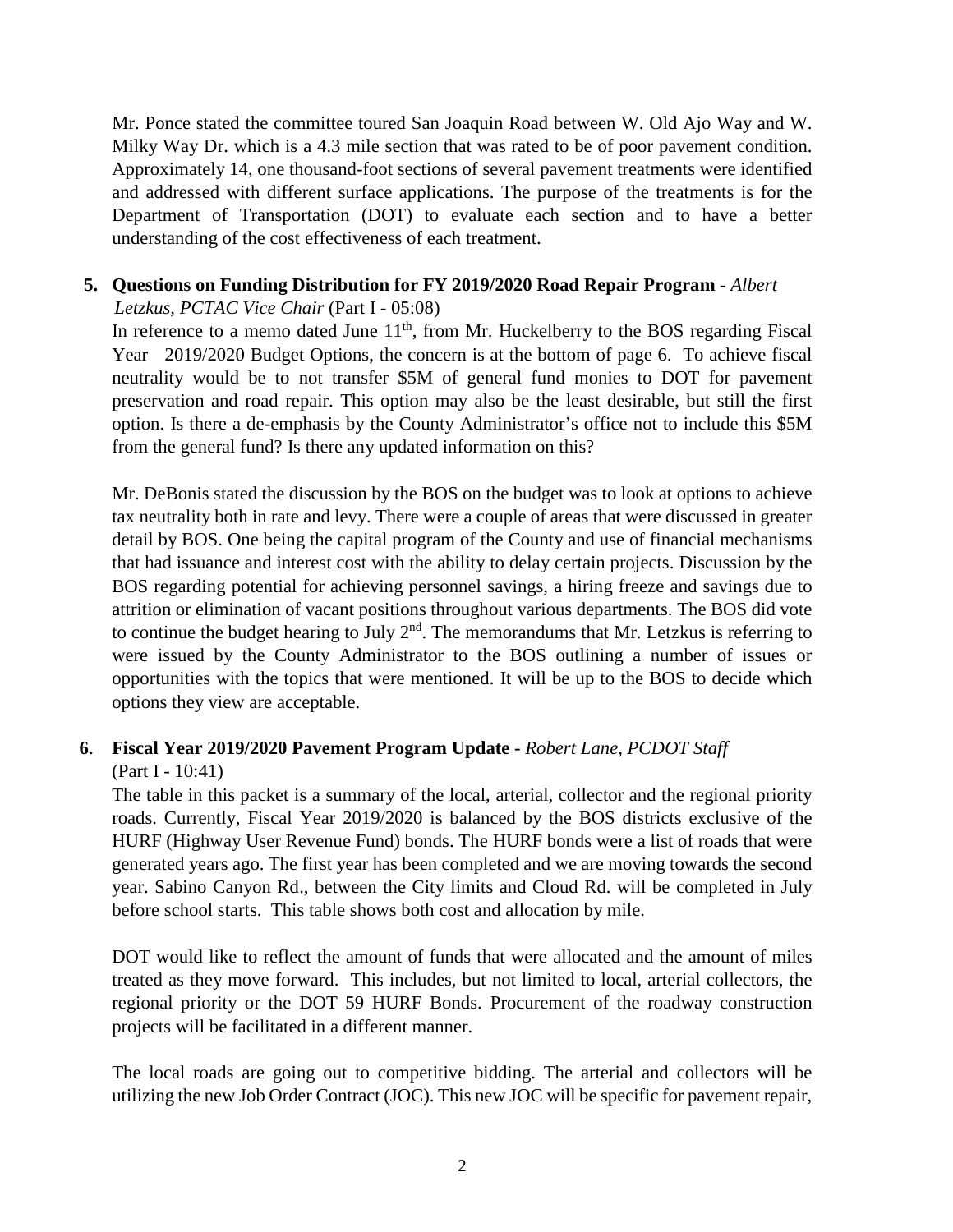preservation and associated infrastructure improvements such as American Disabilities Act (ADA) compliance issues. Advertising the projects for the local, arterial and collector roads will begin in July. The process for obtaining JOC's for the qualified list was discussed. If the budget is approved, DOT can move forward with the regional priority on multiple items. The County is researching the most cost effective direction to address the work and to strive for completion within the fiscal year. The schedule for construction has tentative dates. Once DOT retains the contractor's schedule they can package and put together the district individual summary per the contractor's schedule.

DOT is looking to balance based on size, location, treatment by years identified and regional priority roads. Since the regional priority roads are a subset of the arterial and collectors grouping similar areas, the visualization App guides you through the different bid packages based on the road prioritization list. DOT will package all the arterial roads together, for example Districts 1 and 3 since they are in a similar area. The bid package can easily be identified.

Mr. Weaver commended Robert and the staff for the work they have done, but he did provide some suggestions for the future. Green Valley has a road prioritization committee that assesses every road in District 4. They would like to have more of an input in the decision process. The Paser rating fails to give us enough definition of when a road is considered failed. A request to bring this to the next committee meeting and discuss if this is something the committee would recommend to the County.

Chair Free inquired about the next timeframe for 2021. She would like to have some direction to begin the process for 2021.

Mr. Lane stated this would be discussed at the July meeting.

Chair Free suggested that the sub-committee meet before the next PCTAC meeting in July. She would like to discuss the concerns Mr. Weaver has cited. Anyone who is not on the subcommittee and would like to be added, please contact Annabelle Valenzuela.

Mr. Letzkus stated in the second table the line totals \$19,660,103. This includes the local, arterial and regional priorities. This is under the assumption DOT receives the \$5M from the general fund.

Mr. Lane responded, yes. This charts shows the subtotal, the DOT-59 HURF Bond including the grand total.

\*\*See [Fiscal Year 2019/2020 Pavement](http://webcms.pima.gov/UserFiles/Servers/Server_6/File/Government/Transportation/TransportationAdvisoryCommittee/DocumentsTab/June%2025,%202019/PTAC-20190625_RoadwayPrioritizationPresentation.pdf)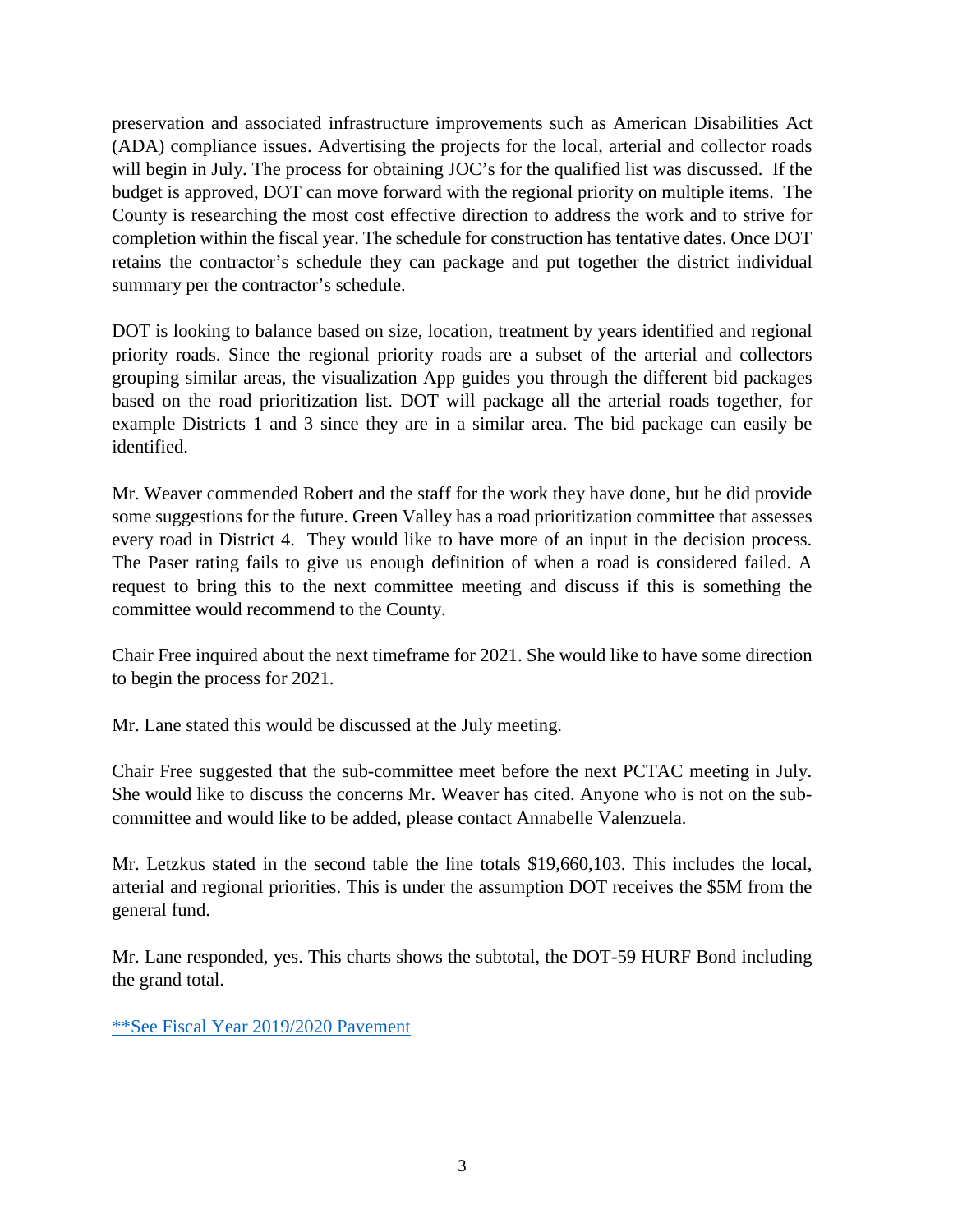**7. Pima County Transportation Network Management Vision** - *Yves Khawam, Public Works Administration,* (Part I - 29:19)

This presentation will be looking at better ways to manage mobility across the region. For all types of funding it starts with mandates from the federal government. Much of the funding that comes into the region stems from federal highways, funneled through ADOT, then PAG and eventually to the region. It requires a performance-based approach on how those elements are structured. Mobility is the core function, but it also mitigates concerns over safety. It is important to increase accessibility for individuals with disabilities, transit, freight, social justice, etc. The highest value enhancement can be evaluated through observation and simulation to maximize return on investment.

# [\\*\\*See Pima County Transportation Network Management Vision](http://webcms.pima.gov/UserFiles/Servers/Server_6/File/Government/Transportation/TransportationAdvisoryCommittee/DocumentsTab/June%2025,%202019/PCTAC%20PowerPoint%20190625.pdf)

Chair Free asked if the remainder of the presentation could be summarized for a higher level discussion.

Mr. DeBonis mentioned there are three components to the presentation and the committee heard component one. Components two and three could be presented at a later time at a future meeting.

Chair Free agreed that would be a good idea.

# **8. Next Meeting June 25, 2019, Abrams Public Health Center -** *Lucretia Free, PCTAC Chair,*  (Part II - 01:44)

### **a. Agenda Items**

Due by June  $5<sup>th</sup>$  to Annabelle. Valenzuela@pima.gov

• July Agenda Item: Fiscal Year 2020/2021 Pavement Program Roadway Prioritization Schedule

# **b. Location** Abrams Public Health Center, 3950 S. County Club Meeting begins at noon

### **9. Call to the Audience -** *Chair Free,* (Part II - 02:09)

Chuck Dorr - Portillo Hills II HOA in Green Valley. Mr. Dorr would like to encourage the committee to alter or expand the criteria on how they determine the selection of roads for repair. Also, use a more current rating system to evaluate the state of our roads.

Jim Chrisman - Suncrest (1-127) subdivision off W. Magee Rd. Since the major construction of Ina Rd. and Cortaro Farms Rd., it has turned Magee Rd. into an expressway/highway. Repave Magee Rd. and Pima Farms Rd. due to the two years of repositioning traffic that has ruined the road due to overuse.

Joseph Herrick - Tucson Asphalt Inc., green asphalt is a product that should be considered as cost effective treatment for road repair in Pima County. It would yield a 25% in savings.